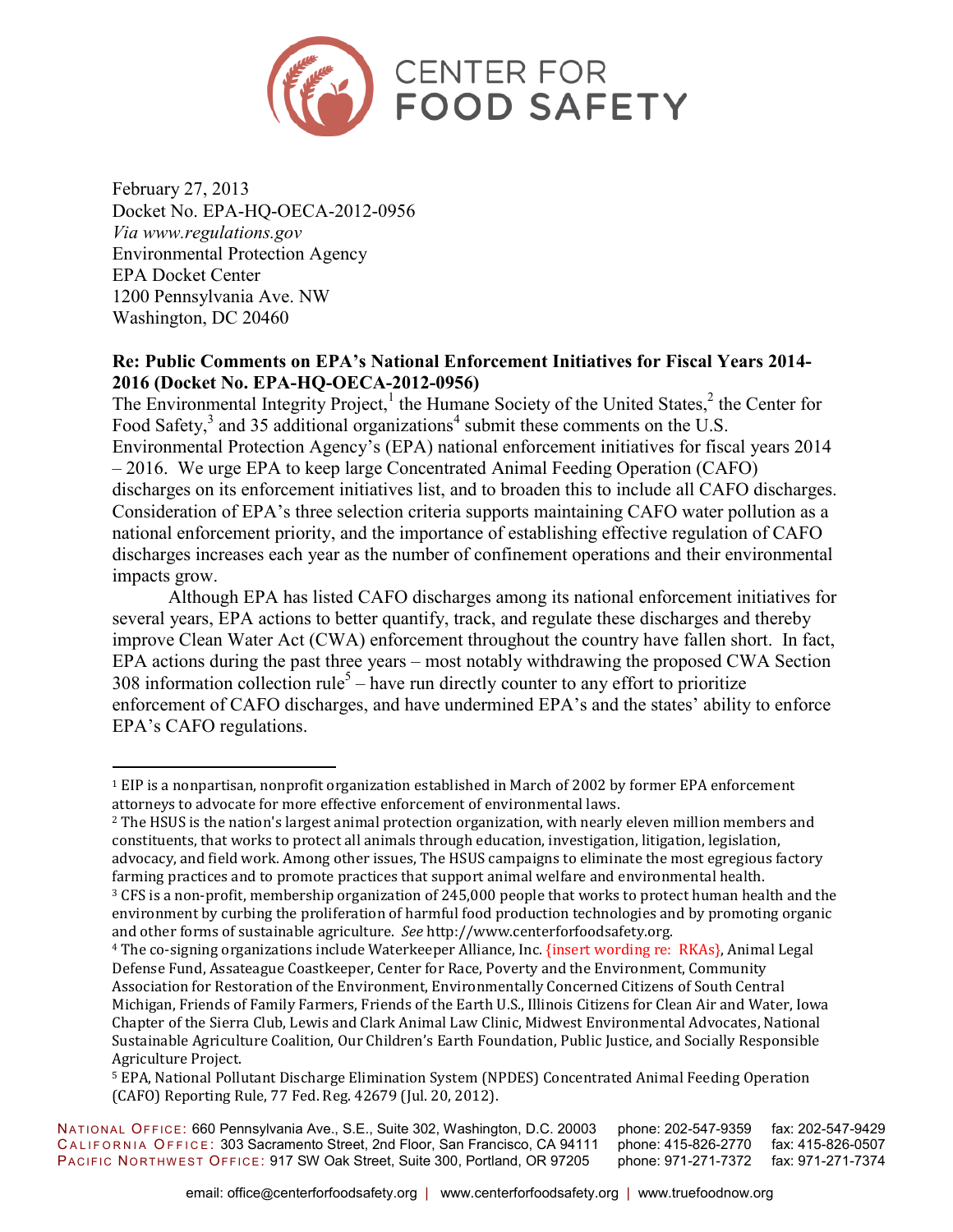## **I. CAFO Discharges Have a Large Environmental Impact**

The Government Accountability Office (GAO) recently investigated CAFO water pollution and EPA's program to regulate illegal CAFO discharges, and found that EPA does not have adequate information about CAFOs or their discharges.<sup>6</sup> Despite gaps in information, however, the GAO also found that the environmental impacts of the CAFO industry are growing as the facilities grow in size and concentrate in certain geographic areas.<sup>7</sup> EPA's own findings indicate that CAFO discharges have a serious impact on water quality throughout the U.S. $^8$  These water quality impacts are not exclusively caused by large CAFOs, and EPA should prioritize enforcement with regard to all CAFO polluters.

EPA's investigations in states with numerous CAFOs support this finding. For example, recent EPA investigations in Iowa and Illinois found that these states have failed to issue permits to discharging CAFOs and that the states' CAFO inspection, enforcement, and penalty programs fall short of federal minimum requirements, thereby failing to control and minimize the industry's impact on water quality.<sup>9</sup> Iowa's failure to adequately regulate CAFOs is especially troubling in light of its acknowledgement of CAFOs as the state's largest threat to water quality.<sup>10</sup> Strong CWA regulations are critical if EPA and states are to effectively address CAFO water pollution.

# **II. CAFOs Have Significant Noncompliance Rates Due to Poor Implementation of EPA's Regulations and Lax Enforcement**

Because EPA and states have failed to track CAFOs and their discharges and to issue CWA permits when required, it is impossible to precisely quantify CAFO non-compliance rates.<sup>11</sup> However, the fact that regulators are so behind in basic CWA permitting makes it even more critical for EPA to prioritize this industry sector. Poor CWA enforcement with regard to CAFOs has formed the basis for several petitions to withdraw state CWA authorization,  $12$  and

<u>.</u>

http://www.epa.gov/region10/pdf/sites/yakimagw/nitrate\_in\_water\_wells\_study\_9-27-2012.pdf.

<sup>6</sup> *See* U.S. Government Accountability Office, Concentrated Animal Feeding Operations: EPA Needs More Information and a Clearly Defined Strategy to Protect Air and Water Quality from Pollutants of Concern (Sept. 2008) [hereinafter GAO Report].

<sup>7</sup> *Id*. at 18-23.

<sup>8</sup> EPA, National Pollutant Discharge Elimination System Permit Regulation and Effluent Limitation Guidelines and Standards for Concentrated Animal Feeding Operations (CAFOs), 68 Fed. Reg. 7176 at 7179-7181 (Feb. 12, 2003). EPA has also found that CAFOs are responsible for significant groundwater contamination. See, e.g., EPA Region 10, Relation Between Nitrate in Water Wells and Potential Sources in the Lower Yakima Valley, Washington (Sept. 2012), *available at*

<sup>9</sup> EPA Region 7, Preliminary Results of an Informal Investigation of the National Pollutant Discharge Elimination System Program For Concentrated Animal Feeding Operations in the State of Iowa (July 2012) [hereinafter EPA Region 7 Report]; EPA Region 5, Initial Results of an Informal Investigation of the National Pollutant Discharge Elimination System Program for Concentrated Animal Feeding Operations in the State of Illinois (Sept. 2010) [hereinafter EPA Region 5 Report].

<sup>10</sup> Iowa Dep't of Nat. Resources, *Water Quality in Iowa During 1998 and 1999* at 1-7 (2001).

<sup>11</sup> *See* EPA, National Pollutant Discharge Elimination System (NPDES) Concentrated Animal Feeding Operation (CAFO) Reporting Rule, 76 Fed. Reg. 65431 (Oct. 21, 2011); GAO Report.

<sup>12</sup> *See, e.g*., Iowa Citizens for Community Improvement, Iowa Chapter of the Sierra Club, and Environmental Integrity Project, Petition for Withdrawal of the National Pollutant Discharge Elimination System Program Delegation from the State of Iowa (Sept. 20, 2007); Illinois Citizens for Clean Air and Water, Petition for Withdrawal of the National Pollutant Discharge Elimination System Program Delegation from the State of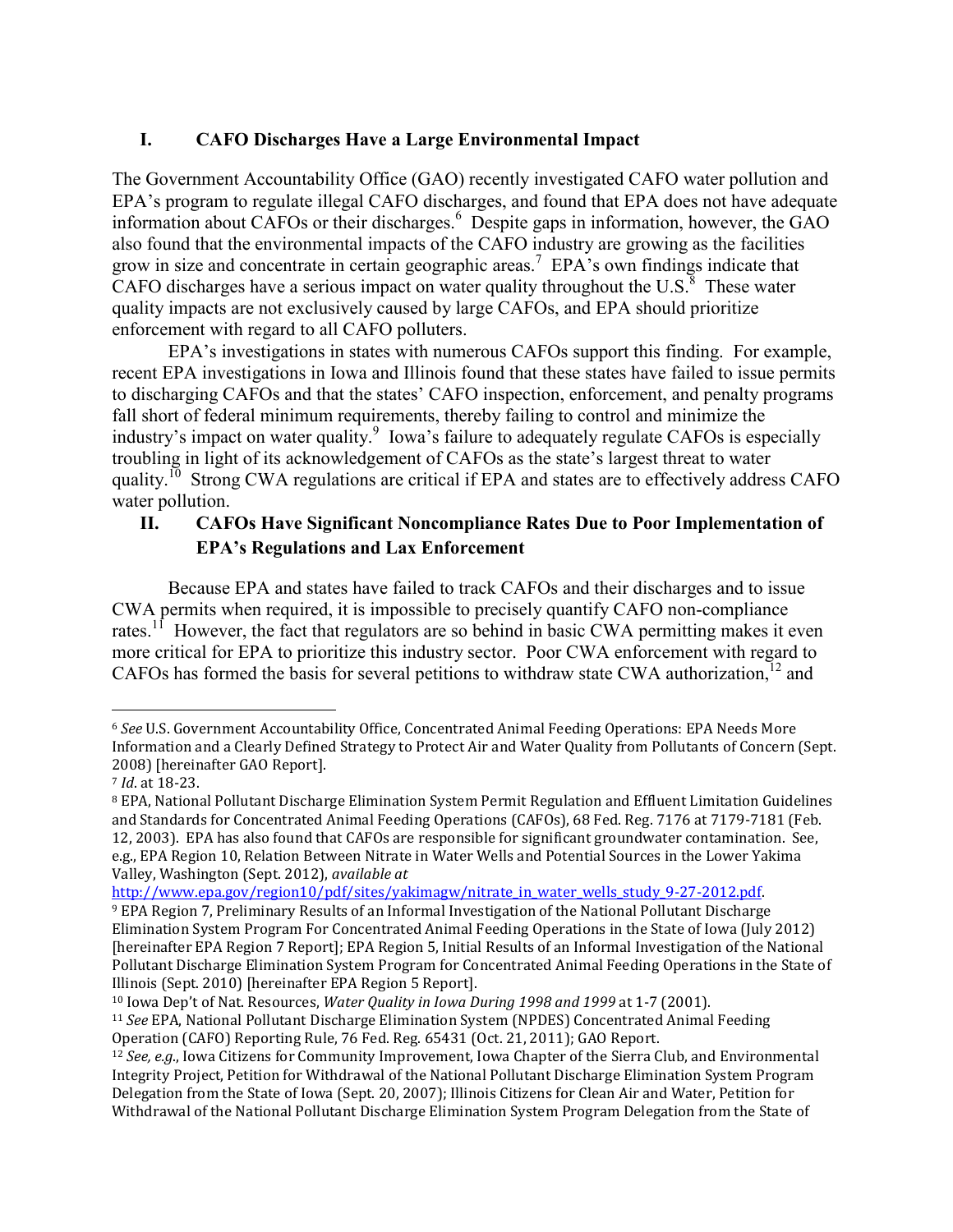several other states have lagged behind in adopting and implementing EPA's CAFO regulations in the wake of federal Courts of Appeals decisions.<sup>13</sup> Moreover, the information available to EPA and states indicates that CAFOs not only have high rates of noncompliance, but also that the consequences for noncompliance do not deter further violations.<sup>14</sup>

## **III. Strong Federal Involvement is Necessary and Appropriate in Light of Failures to Adequately Regulate CAFO Water Pollution**

EPA has acknowledged a need for strong federal oversight of state implementation of the CAFO CWA regulations.<sup>15</sup> Absent strong federal involvement, many states simply do not issue required permits, adequately inspect facilities, or take appropriate enforcement actions following illegal CAFO discharges or permit violations.<sup>16</sup> Confusion and uncertainty over the federal CAFO regulations and guidance following several federal Courts of Appeals decisions and rule amendments heightens the appropriateness of a strong federal role in enforcement of the CAFO regulations with regards to state program implementation. Weak state permitting and infrequent CAFO inspections and enforcement actions by state agencies also underscore the need for a stronger federal role in pursuing civil and criminal enforcement actions against individual violators. Overall, states need more EPA guidance to effectively regulate CAFOs than they do regulating traditional point sources, and consequently federal enforcement attention can have a significant impact in this industry sector.

#### **IV. Conclusion**

Accordingly, due to the significant environmental impacts of CAFOs and their widespread noncompliance with Clean Water Act discharge requirements, it is appropriate and necessary for EPA to prioritize CAFOs when exercising its enforcement authority. Active federal engagement will lead to significant water pollution reductions from this industry. Therefore, we believe that federal resources would be well spent by keeping CAFO discharges on the national enforcement initiative list. Thank you for your consideration.

Sincerely, Tarah Heinzen Attorney Environmental Integrity Project One Thomas Circle NW, Suite 900 Washington, D.C. 20005

Hannah Connor Staff Attorney

*National Pork Producers Council v. EPA* (Dec. 8, 2011) [hereinafter Hanlon Memo].

<u>.</u>

Illinois (Mar. 27, 2008); Conservation Law Foundation, Petition for Withdrawal of the National Pollutant Discharge Elimination System Program Delegation from the State of Vermont (Aug. 14, 2008). <sup>13</sup> *See* James Hanlon, EPA, Memorandum: Concentrated Animal Feeding Operation Program Update after

<sup>14</sup> *See*, *e.g.*, GAO Report; EPA Region 7 Report; EPA Region 5 Report; EPA,

NPDES CAFO Rule Implementation Status Table-- National Summary, End year 2011 (Dec. 31, 2011); EPA, FY 2012 Office of Enforcement and Compliance Assurance (OECA) Final National Program Manager (NPM) Guidance, Pub. No. 300F1105 (Apr. 30, 2011).

<sup>15</sup> *See, e.g.*, Hanlon Memo; EPA Region 7 Report; EPA Region 5 Report.

<sup>16</sup> *See id.*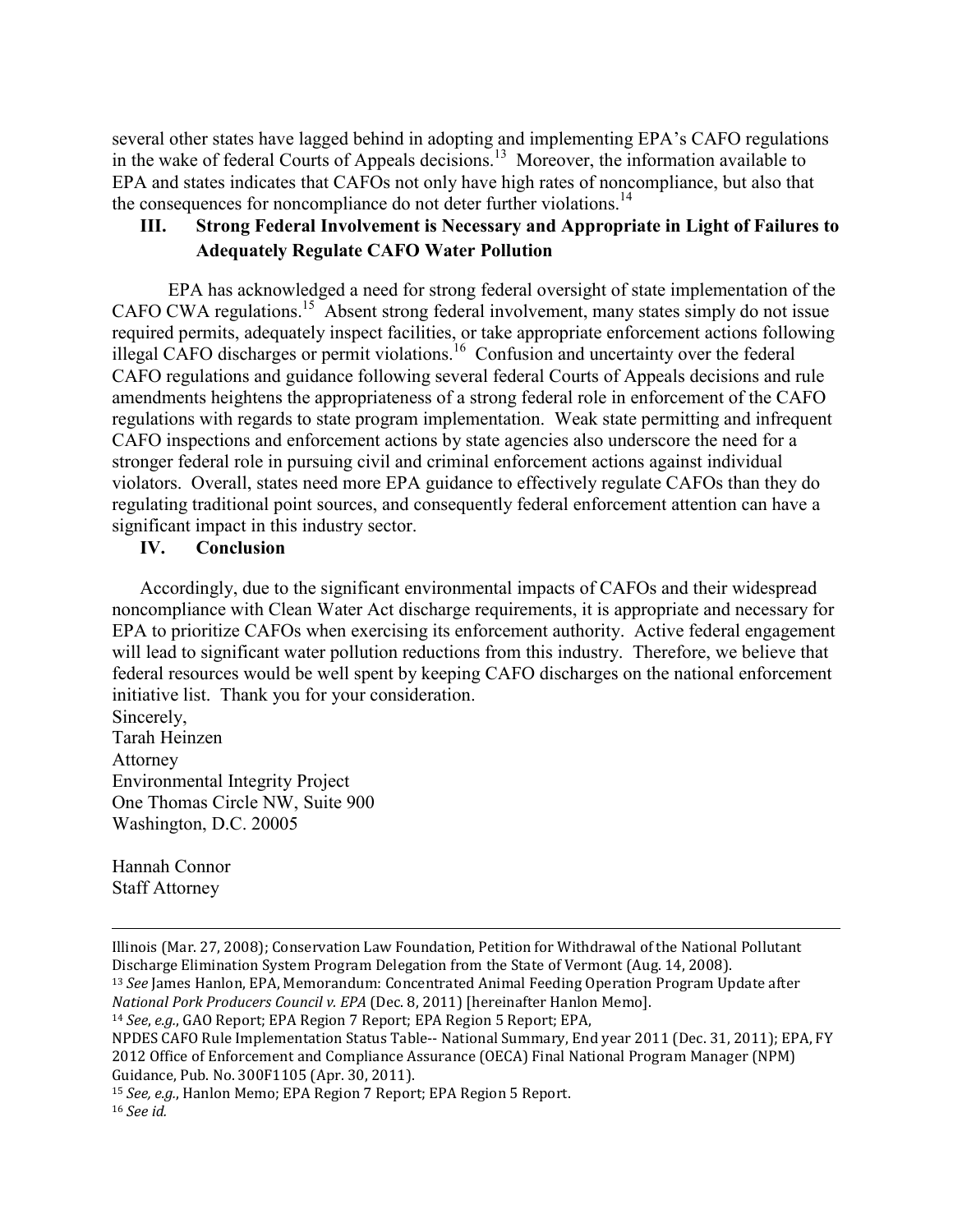The Humane Society of the United States Animal Protection Litigation 2100 L Street NW Washington, DC 20037

Elisabeth A. Holmes Staff Attorney The Center for Food Safety 303 Sacramento Street, 2<sup>nd</sup> Floor San Francisco, CA 94111

These comments are co-signed by the following organizations:

Stephen Wells Animal Legal Defense Fund

Kathy Phillips Assateague Coastkeeper

Brent Newell Center for Race, Poverty and the Environment

Helen Reddout Community Association for Restoration of the Environment

Lynn Henning Environmentally Concerned Citizens of South Central Michigan

Denise Luk Friends of Family Farmers

Lisa Archer Friends of the Earth U.S.

Danielle Diamond Illinois Citizens for Clean Air and Water

Wally Taylor Iowa Chapter - Sierra Club

Denise Luk Lewis & Clark Animal Law Clinic